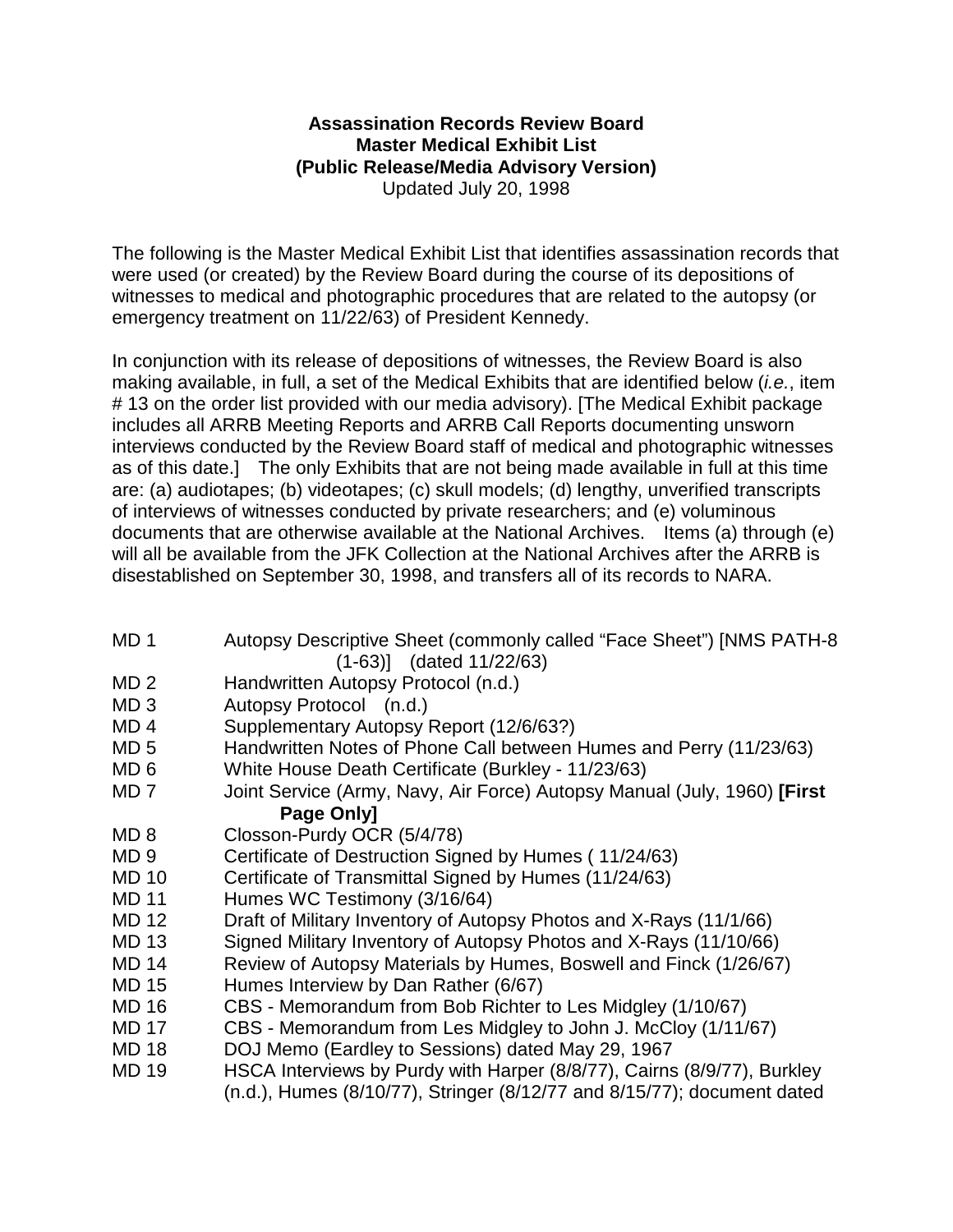8/17/77)

- MD 20 Humes/Boswell Testimony Before HSCA Medical Panel (9/16/77)
- MD 21 Humes HSCA Testimony (9/7/78)
- MD 22 JAMA Article (5/27/92)
- MD 23 JAMA Article (10/7/92)
- MD 24 Robert B. Livingston Deposition in Crenshaw v. Sutherland, Case No. 73-93, 18th Judicial District of Texas (11/19/93)
- MD 25 Boswell WC Testimony (3/16/64)
- MD 26 Boswell-Purdy HSCA Interview (8/17/77)
- MD 27 Finck WC Testimony (3/16/64)
- MD 28 Reports From LtCol Finck to Gen. Blumberg (1/25/65 and 2/1/65)
- MD 29 Finck's Shaw Trial Testimony (3/24-25/69) **[First page only; available from NARA]**
- MD 30 Finck Testimony Before HSCA Medical Panel (3/11/78)
- MD 31 Finck Notes on Autopsy **[First page only; available from NARA]**
- MD 32Finck Privileged Communication Dated 10 FEB 67
- MD 33Transcript of HSCA Interview of Pierre Finck conducted 3/12/78
- MD 34Letter of Appreciation from Brig. General J. Blumberg, USA to Lt. Colonel Pierre A. Finck, dated 11 January 1965
- MD 35Memorandum from 2LT Morrison, USA to Captain Smith, USA, dated 20 Nov 67
- MD 36Trip Report written by Pierre A. Finck regarding State of Louisiana v. Clay L. Shaw, dated 13 Mar 69
- MD 37Dr. William Kemp Clark's 11/22/63 Handwritten Statement; 11/22/63 Typed Summary of All Treating Physician's Observations; and March 21, 1964 WC Testimony
- MD 38Dr. Robert N. McClelland's 11/22/63 Handwritten Statement; and March 21, 1964 WC Testimony
- MD 39Dr. Charles J. Carrico's 11/22/63 Handwritten Statement; March 25, 1964 WC Testimony; March 30, 1964 WC Testimony; and Transcript of January 11, 1978 Interview by HSCA Staff
- MD 40Dr. Paul C. Peters' March 24, 1964 WC Testimony
- MD 41 White House Transcript of Dallas Press Conference
- MD 42 Dallas Death Certificate (Clark -11/22/63)
- MD 43 Dallas Death Certificate (Ward 12/6/63)
- MD 44 Sibert and O'Neill Report on the Autopsy (11/26/63)--"Gemberling Version"
- MD 45 ARRB Call Report of Interview of Jamie Taylor Re: JFK Autopsy
- MD 46 Sibert Affidavit for HSCA--Retyped by Sibert With Comments Added (10/24/78)
- MD 47 O'Neill Affidavit for HSCA--Retyped by O'Neill with Corrections and Minor Changes Implemented (11/8/78)
- MD 48 Burkley Report on Events of Assassination (11/27/63)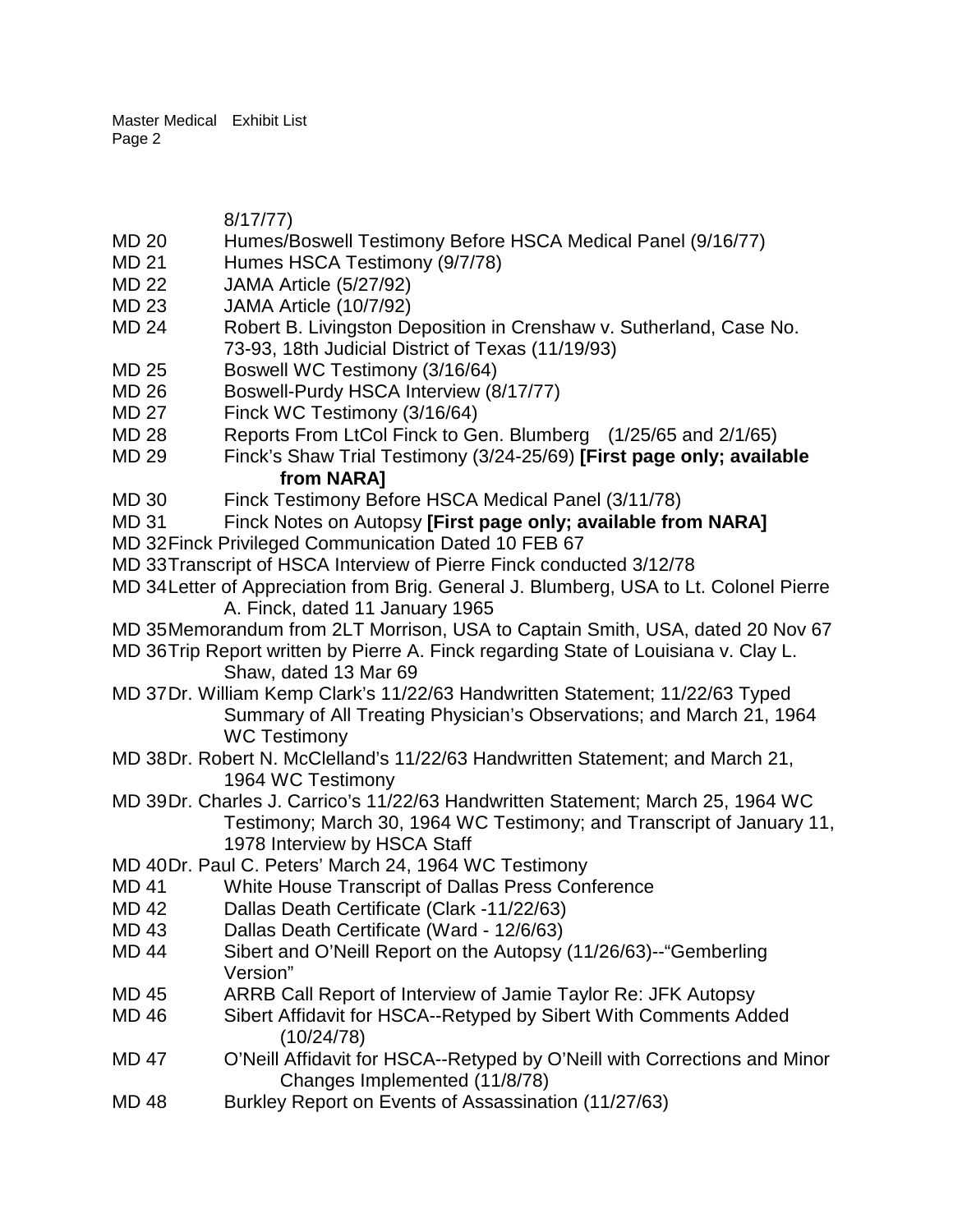- MD 49 DOJ Memorandum From Belcher to File (11/22/66)
- MD 50 Hill WC Testimony (3/9/64)
- MD 51 Letter From Stover to Galloway re: Transmittal of Autopsy Protocol (11/24/63)
- MD 52 Letter From Galloway to Burkley re: Last Copy of Protocol (11/25/63)
- MD 53 Receipt for Original and Six Copies of Protocol Signed by Burkley (11/24/63)
- MD 54 Receipt For Two Bone Fragments Signed By Burkley (11/27/63)<br>MD 55 Kellerman WC Testimony
- Kellerman WC Testimony
- MD 56 Kellerman-Purdy HSCA Interview (8/24-25/77)
- MD 57 Perry 11/22/63 Written Statement; Perry WC Deposition (3/25/64); and Testimony Before WC (3/30/64)
- MD 58 Perry-Purdy HSCA Interview (1/11/78)
- MD 59 Clark Panel Report (2/26/68)
- MD 60 Ebersole HSCA Medical Panel Testimony (3/11/78)
- MD 61 Karnei-Purdy HSCA Interview (8/23/77)
- MD 62 Boyers-Flanagan HSCA Interview (4/25/78)
- MD 63 Robinson-Purdy HSCA Interviews (1/12/77)
- MD 64 O'Connor-Purdy HSCA Interview (8/29/77)
- MD 65 Jenkins-Purdy HSCA Interview (8/29/77)
- MD 66 Osborne-Flanagan HSCA Interview (6/20/78)
- MD 67JFK Library Oral History Interview with Admiral George Burkley, USN (dated October 17, 1967)
- MD 68President Johnson's Notes on Conversation with Acting Attorney General Ramsey Clark (dated January 26, 1967)
- MD 69Receipt from FBI Agents Sibert and O'Neill to CAPT Stover for Receipt of Missile Removed by CDR Humes (dated November 22, 1963)
- MD 70Inventory and Receipt for JFK Autopsy Materials Transferred from Vice Admiral George Burkley to Mrs. Evelyn Lincoln at the National Archives on April 26, 1965
- MD 71Diagram from Grant's Anatomy of Saggital Section of Brain, Showing Ventricles, Spinal Cord, and Meninges (unmarked by Dr. Humes)
- MD 72Diagram from Grant's Anatomy of Human Skull from Behind (unmarked by Dr. Humes)
- MD 73Diagram from Grant's Anatomy of Lateral view of Human Skull (with occipital entry wound marked in blue ink by Dr. Humes)
- **MD 74 (M) MODEL: Life-sized Plastic Model of Human Skull, as annotated by Dr. "J" Thornton Boswell on February 26, 1996 [Model: Available for Viewing at NARA after September 30, 1998]** (*See* MD 209)
- MD 74 (D) DOCUMENT: Affidavit of Leonard D. Saslaw, Ph.D. (dated May 15, 1996)
- MD 75Letter of Silence from Commanding Officer, U.S. Naval Medical School to CDR James Joseph Humes, MC, USN, dated 26 November, 1963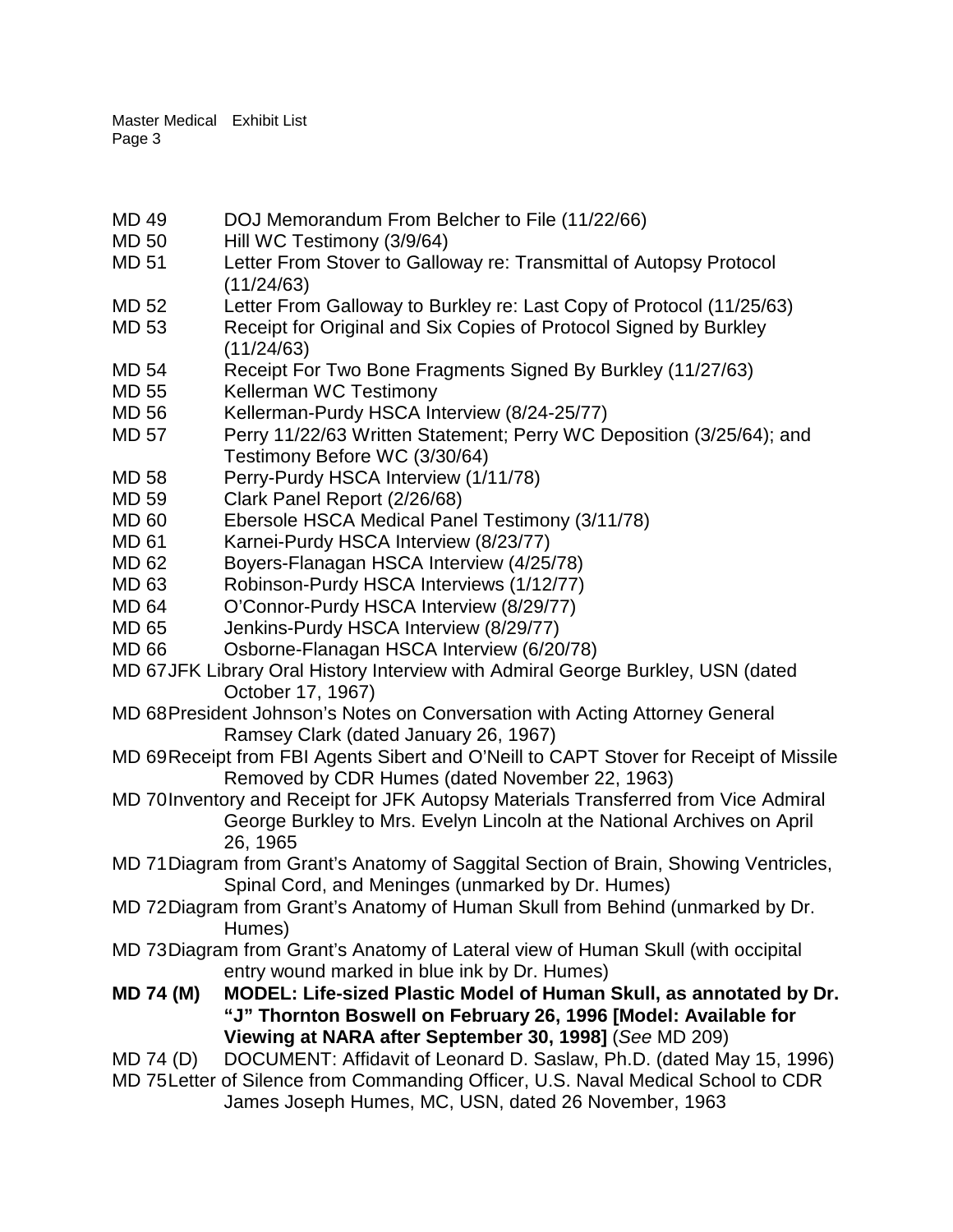- MD 76Letter of Silence from Commanding Officer, U.S. Naval Medical School to CDR "J" Thornton Boswell, MC, USN, dated 26 November, 1963
- **MD 77Life-sized Plastic Model of Human Skull (examined in unmarked condition by Dr. Pierre Finck on May 24, 1996)**
- MD 78Signed, Witnessed Film Receipt (with handwritten changes) dated 11/22/63 from CAPT J. H. Stover, USN to ASAIC Roy H. Kellerman, U. S. Secret Service
- MD 79Retyped Film Receipt dated 11/22/63 from CAPT J. H. Stover, USN to ASAIC Roy H. Kellerman, U.S. Secret Service
- MD 80Letter dated 11 September, 1977 from John T. Stringer to Mr. Donald A. Purdy, Jr., to which is enclosed a copy of a December 5, 1963 Letter from SAIC Robert I. Bouck, U. S. Secret Service to CAPT J. H. Stover, USN
- MD 81Letter from Commanding Officer, U. S. Naval Medical School to Mr. John Thomas Stringer, Jr., GS-11, dated November 26, 1963 and endorsed on November 27, 1963
- MD 82Letter from Vice Admiral W. P. Arentzen, MC, USN, Surgeon General of the Navy, to Mr. John Thomas Stringer, dated 13 March, 1978
- **MD 83Audiotape Recording of Two Interviews of John T. Stringer conducted by David S. Lifton on 8/25/72 and 8/26/72**
- MD 84Transcript of Selected Excerpts from MD 83 (Lifton Interviews of John Stringer)
- MD 85HSCA Interview Report of August 25, 1977 Interview of James W. Sibert
- MD 86 HSCA Interview Report of January 10, 1978 Interview of Francis X. O'Neill, Jr.
- MD 87HSCA Interview Report of January 18, 1978 Interview of Richard A. Lipsey
- MD 88Drawings of President Kennedy's Head Wounds prepared for ARRB by Thomas E. Robinson on 6/21/96
- MD 89Unverified Transcript of July, 1989 Videotaped Interview of Floyd A. Riebe by David S. Lifton **[First page only]**
- MD 90Navy Award Recommendation for John T. Stringer, Jr., dated May 2, 1957, signed by R. C. Richardson
- MD 91Commendation dated 15 February 1962 to John T. Stringer from C. O., U. S. Naval Medical School
- MD 92Application for Federal Employment Prepared by John T. Stringer, dated 6/23/49 **MD 93VHS Videotape of Interview of Floyd Riebe in July 1989 by David Lifton**
- MD 94Standard Form 50 for John T. Stringer, Jr. dated 10-27-63
- MD 95NARA Document-Annual Inspection of Kennedy Autopsy Material dated January 19, 1996 (attached to cover letter forwarding same to ARRB on March 15, 1996)
- MD 96Dr. Marion T. Jenkins' 11/22/63 Typed Statement; March 25, 1964 WC Testimony; and Summary of his 11/10/77 Interview by HSCA Staff
- MD 97Dr. Charles R. Baxter's 11/22/63 Handwritten Statement; and March 24, 1964 WC Testimony
- MD 98Dr. Ronald C. Jones' 11/22/63 Handwritten Statement; and March 24, 1964 WC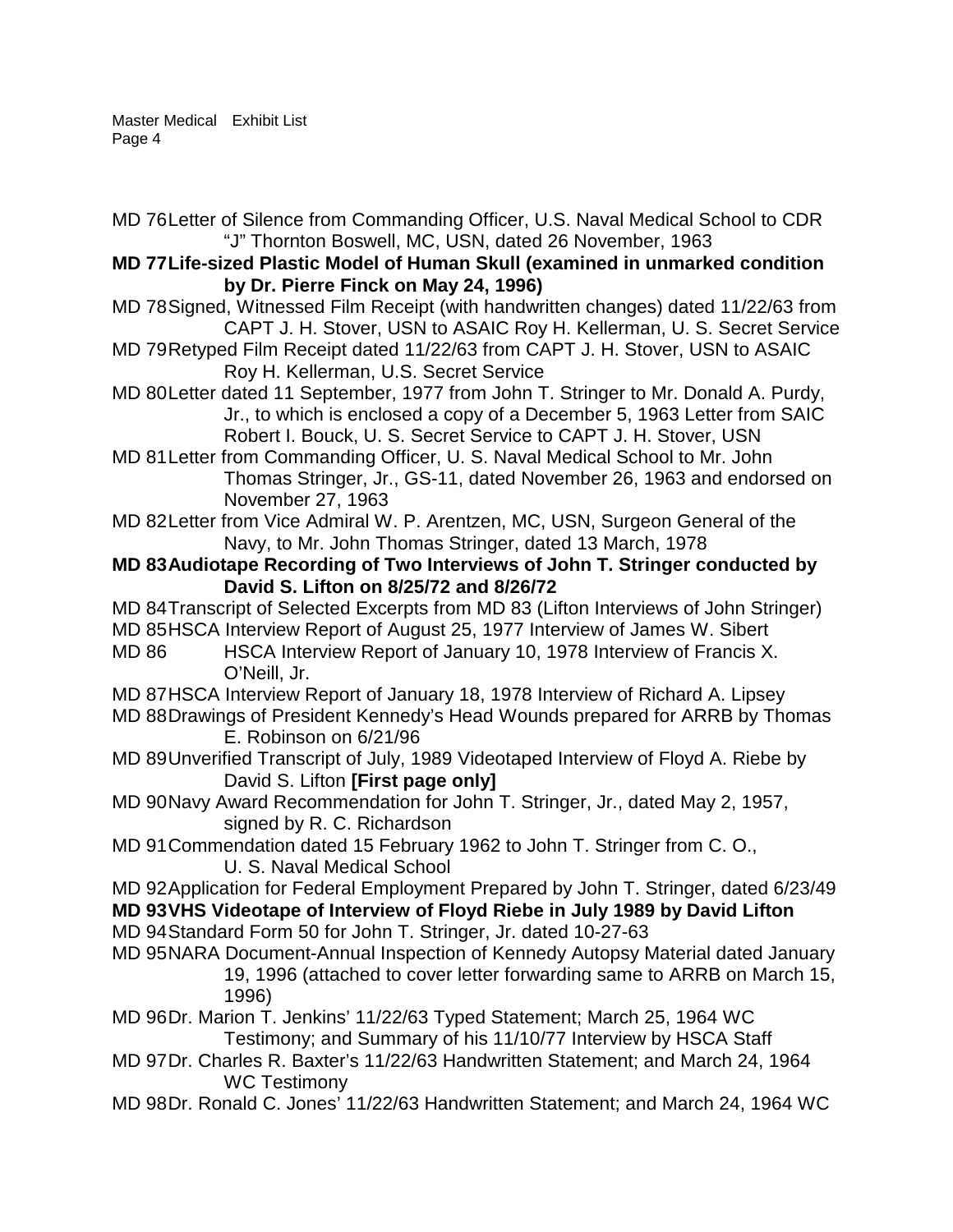|  |               | Testimony                                                                         |
|--|---------------|-----------------------------------------------------------------------------------|
|  |               | MD 99Nurse Patricia B. Hutton's 11/22/63 Typed Statement; and ARRB Call Report of |
|  |               | 3/17/97 Discussion with Ms. Patricia Gustafson (nee Hutton)                       |
|  | <b>MD 100</b> | Letter from David G. Marwell (Executive Director, ARRB) to Dr. James J.           |
|  |               | Humes of December 7, 1995 forwarding Subpoena Duces Tecum for the                 |
|  |               | Production of Documents and Appearance for Testimony Before the                   |
|  |               | Assassination Records Review Board (provided as enclosure)                        |
|  | <b>MD 101</b> | Letter from David G. Marwell (Executive Director, ARRB) to Dr. James J.           |
|  |               | Humes of January 2, 1996 Confirming Date and Location of ARRB                     |
|  |               | Deposition                                                                        |
|  | <b>MD 102</b> | Letter from David G. Marwell (Executive Director, ARRB) to Dr. "J"                |
|  |               | Thornton Boswell of December 7, 1995 forwarding Subpoena Duces                    |
|  |               | Tecum for the Production of Documents and Appearance for Testimony                |
|  |               | Before the Assassination Records Review Board (provided as enclosure)             |
|  | <b>MD 103</b> | Letter from David G. Marwell (Executive Director, ARRB) to Dr. "J"                |
|  |               | Thornton Boswell of January 2, 1996 Confirming Date and Location of               |
|  |               | <b>ARRB Deposition</b>                                                            |
|  | <b>MD 104</b> | Letter from David G. Marwell (Executive Director, ARRB) to Dr. Pierre A.          |
|  |               | Finck of December 19, 1995                                                        |
|  | <b>MD 105</b> | Letter from David G. Marwell (Executive Director, ARRB) to Dr. Pierre A.          |
|  |               | Finck of March 4, 1996                                                            |
|  | <b>MD 106</b> | Letter from David G. Marwell (Executive Director, ARRB) to Dr. Pierre A.          |
|  |               | Finck of April 19, 1996 Confirming Date and Location of ARRB Deposition           |
|  | <b>MD 107</b> | Letter from David G. Marwell to John T. Stringer, Jr. dated May 17, 1996          |
|  | <b>MD 108</b> | Letter from David G. Marwell to John T. Stringer, Jr. dated June 26, 1996         |
|  | <b>MD 109</b> | 1 Page Letter from James J. Rowley (Chief, Secret Service) to Robert H.           |
|  |               | Bahmer (Archivist of the United States) dated October 2, 1967                     |
|  |               | Transferring Original Documents Related to President Kennedy's                    |
|  |               | Autopsy; and 3 Pages of Associated Receipts for Said Documents dated              |
|  |               | October 3, 1967 and Signed by John Simmons (Code NNDC, NARA)                      |
|  | <b>MD 110</b> | 2 Page Letter from Thomas Kelley (Assistant Director, U.S. Secret                 |
|  |               | Service) to James B. Rhoads (Archivist of the United States) dated                |
|  |               | November 3, 1969, Transferring Various Documents Related to the Death             |
|  |               | of the President from USSS to NARA                                                |
|  | <b>MD 111</b> | 2 Page Document Titled: "Inspection of Materials Relating to the Autopsy          |
|  |               | of President John F. Kennedy, The National Archives," signed on Various           |
|  |               | Dates in November, 1966 by Robert Bahmer, Harold F. Reis, James B.                |
|  |               | Rhoads, Herman Kahn, and William Brewster                                         |
|  | <b>MD 112</b> | Deed-of-Gift Letter from Burke Marshall (Kennedy Family Attorney) to              |
|  |               | Lawson B. Knott, Jr. (Administrator of General Services) dated October            |
|  |               | 29, 1966                                                                          |
|  | <b>MD 113</b> | Memorandum for File dated February 13, 1969 (Regarding Kennedy                    |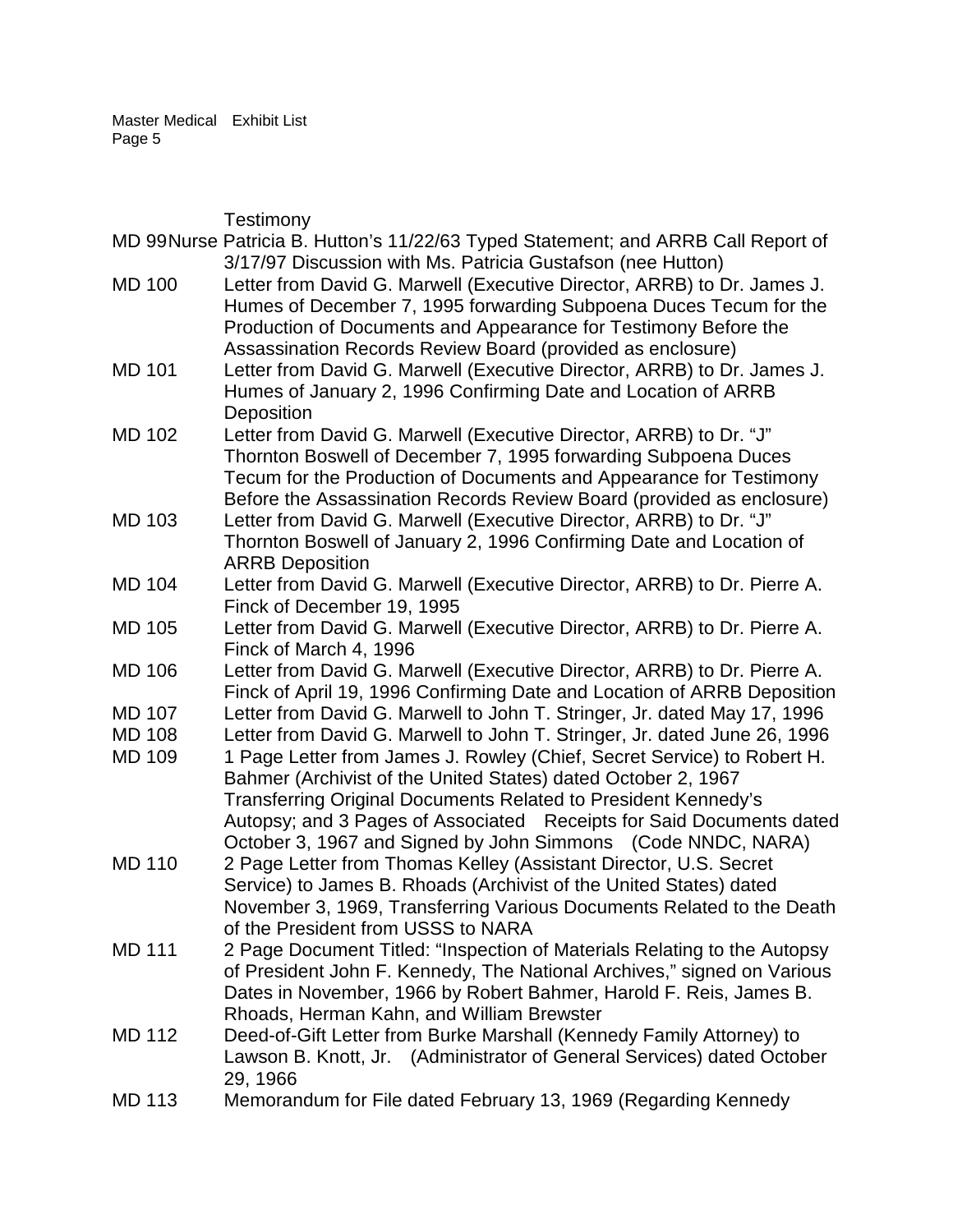|               | Family Deed-of-Gift and It's Execution) Written by Thomas J. Kelley<br>(Assistant Director, USSS)                                                                                                                                                                                                                                                                  |
|---------------|--------------------------------------------------------------------------------------------------------------------------------------------------------------------------------------------------------------------------------------------------------------------------------------------------------------------------------------------------------------------|
| <b>MD 114</b> | 4 Page Letter from Trudy H. Peterson (NARA) to G. Robert Blakey (HSCA<br>Chief Counsel) dated September 6, 1977, Containing NARA Responses<br>to 7 HSCA Questions                                                                                                                                                                                                  |
| <b>MD 115</b> | GSA Intraservice Memorandum (2 pages), dated 6/30/70, Written by<br>Marion M. Johnson                                                                                                                                                                                                                                                                              |
| <b>MD 116</b> | Letter from Representative Earle Cabell (Member of Congress) to<br>Nicholas deB. Katzenbach (Attorney General of the United States) dated<br>September 13, 1965                                                                                                                                                                                                    |
| <b>MD 117</b> | Memorandum from Joseph P. Gawler dated March 19, 1964 Describing<br>Pickup of the Dallas Bronze Casket (Which Had Carried President<br>Kennedy) from Gawler's by Mr. Lewis M. Robeson (Chief Security Agent,<br><b>National Archives)</b>                                                                                                                          |
| <b>MD 118</b> | 2 Page Memorandum from Archivist of the United States, to Assistant<br>Administrator of GSA (Subj: Status of Warren Commission Records,<br>Including Autopsy Materials), dated January 24, 1967                                                                                                                                                                    |
| <b>MD 119</b> | Unsigned, Typed Secret Service Receipt (#CO-2-34030) dated November<br>26, 1963 made out by Robert I. Bouck of PRS on Treasury Department<br>Letterhead for 12 different items of Medical Evidence related to the Death<br>of President Kennedy                                                                                                                    |
| <b>MD 120</b> | U.S. Government Memorandum dated April 26, 1965 from SAIC Bouck to<br>Chief, USSS regarding the Inventory and Transfer of JFK Autopsy<br>Materials from USSS Custody to the Custody of Evelyn Lincoln at the<br>Request of Senator Robert F. Kennedy                                                                                                               |
| <b>MD 121</b> | U.S. Government Memorandum dated February 16, 1967 from SAIC<br>Towns to Assistant Director Kelley (USSS) which forwards a<br>Memorandum from SA James K. Fox dated February 16, 1967 regarding<br>the Handling and Processing of Film of President Kennedy's Autopsy                                                                                              |
| <b>MD 122</b> | USSS Letter dated February 23, 1967 from Chief James J. Rowley to<br>Assistant Attorney General Barefoot Sanders which forwards 4-page<br>typewritten joint statement concerning chain-of-custody of Autopsy<br>Photographs of President Kennedy; joint statement is signed by Roy<br>Kellerman, Robert Bouck, Edith Duncan, James K. Fox, and Thomas J.<br>Kelley |
| MD 123        | HSCA Memorandum (# 002237) from Jim Kelley and Andy Purdy, dated<br>September 6, 1977, to Ken Klein, Subj: Interview with Robert I. Bouck                                                                                                                                                                                                                          |
| <b>MD 124</b> | HSCA OCR (#010574) dated 8/7/78, prepared by Andy Purdy, concerning<br>telephone call with James K. Fox                                                                                                                                                                                                                                                            |
| MD 125        | HSCA OCR (# 010932) dated 8-18-78, prepared by Andy Purdy,<br>concerning telephone call with Robert I. Bouck                                                                                                                                                                                                                                                       |
| <b>MD 126</b> | Memorandum from Mr. Robert Jordan III (Treasury Department) to Mr.                                                                                                                                                                                                                                                                                                 |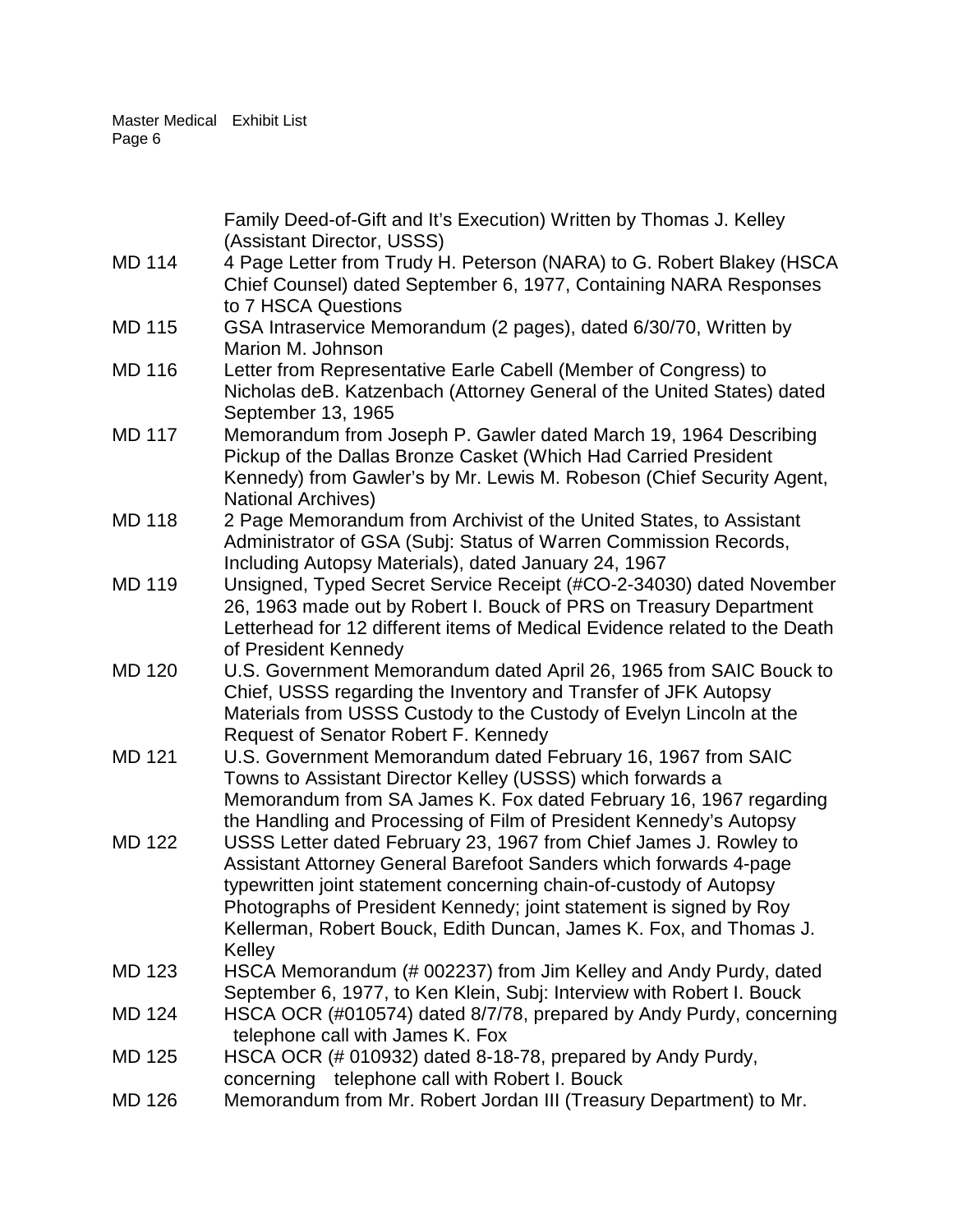|                                | Burrill Peterson (USSS), dated June 14, 1966, concerning Strategy for<br>Responding to Inquiries Concerning Autopsy Films                                                                                                                                                                                      |
|--------------------------------|----------------------------------------------------------------------------------------------------------------------------------------------------------------------------------------------------------------------------------------------------------------------------------------------------------------|
| <b>MD 127</b>                  | HSCA Interview Report (#014467) dated May 8, 1978, prepared by Andy<br>Purdy, concerning results of Interview of Harold F. Reis, former Executive<br>Assistant to Attorney General Robert F. Kennedy at Justice Department                                                                                     |
| <b>MD 128</b>                  | HSCA Interview Report (#009823) dated July 5, 1978, prepared by Andy<br>Purdy, concerning results of Interview of Mrs. Evelyn Lincoln                                                                                                                                                                          |
| <b>MD 129</b>                  | Gawler's Funeral Home "First Call Sheet" which records events of<br>November 22-23, 1963                                                                                                                                                                                                                       |
| <b>MD 130</b>                  | Gawler's "Arrangements File" which records arrangements for President<br>John F. Kennedy's Funeral                                                                                                                                                                                                             |
| <b>MD 131</b>                  | Coffin Card (Made Out by Texas Coffin Company) found inside Dallas<br>Bronze Casket by Gawler's Personnel Subsequent to Funeral of President<br>John F. Kennedy                                                                                                                                                |
| <b>MD 132</b>                  | Telephone Call Notice prepared by Gawler's Funeral Home secretary for<br>Joe Hagan on 4-16-64 (which relays Mr. Dave Powers' "O.K." to speak<br>with William Manchester); also attached is a handwritten note dated<br>5/14/64 which lists William Manchester's office designation at the National<br>Archives |
| <b>MD 133</b>                  | Washington Post newspaper article dated February 27, 1965 titled:<br>"Dallas Mortician for JFK Paid \$3,495.00"--article is about payment for<br><b>Dallas Bronze Casket</b>                                                                                                                                   |
| <b>MD 134</b>                  | Gawler's after-action report titled: "Funeral Arrangements for John<br>Fitzgerald Kennedy"--events of November 22, 23, 24, and 25 are<br>recounted.                                                                                                                                                            |
| <b>MD 135</b><br><b>MD 136</b> | Transcript of August 11, 1978 HSCA Deposition of Robert L. Knudsen<br>Affidavit of Marion M. Johnson dated November 27, 1978 concerning JFK                                                                                                                                                                    |
|                                | autopsy photographs and x-rays                                                                                                                                                                                                                                                                                 |
| <b>MD 137</b>                  | Letter from Douglas P. Horne of ARRB to Mr. Floyd A. Riebe, dated April<br>23, 1997                                                                                                                                                                                                                            |
| <b>MD 138</b>                  | Letter from Commanding Officer, U. S. Naval Medical School (CAPT<br>Stover) to HM2 Floyd A. Riebe, dated November 26, 1963, and Receipted<br>for by Floyd A. Riebe on November 27, 1963                                                                                                                        |
| MD 139                         | Letter from G. Robert Blakey, Chief Counsel and Director, HSCA, to Mr.<br>Floyd A. Riebe, dated March 10, 1978                                                                                                                                                                                                 |
| <b>MD 140</b>                  | Letter from Vice Admiral W. P. Arentzen, MC, USN (Navy Surgeon<br>General) to Mr. Floyd Albert Riebe, dated March 13, 1978, and<br>accompanying envelopes and return receipt post card indicating letter was<br>undeliverable                                                                                  |
| <b>MD 141</b>                  | HSCA Interview Report (#014464) prepared by Mark Flanagan,<br>transcribed May 12, 1978, recounting results of Telephonic Interview of<br>Mr. Floyd A. Riebe on 4/30/78                                                                                                                                         |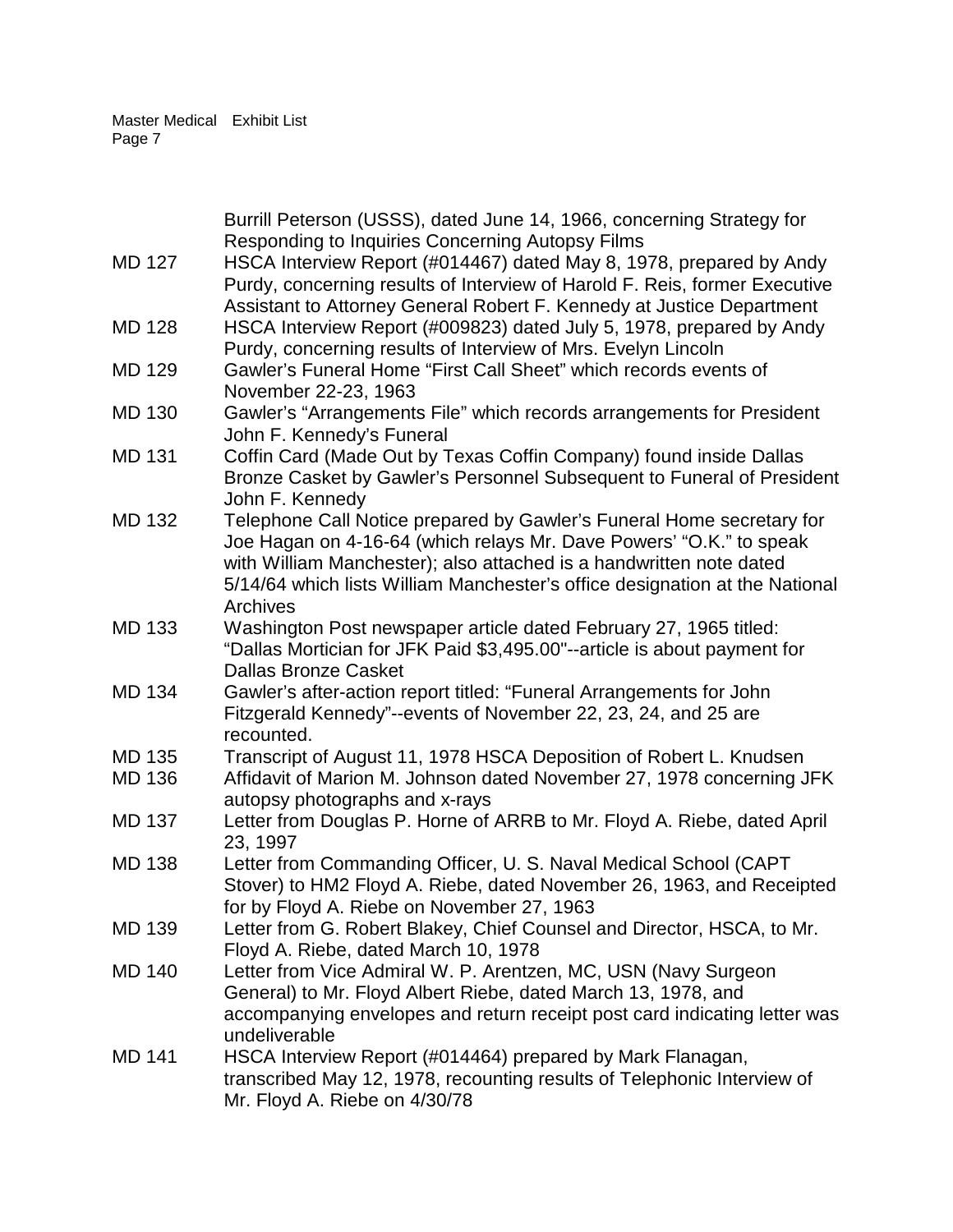MD 142 Unverified Transcript Prepared by Researcher David S. Lifton following his 11/26/79 Recorded Telephonic Interview of Floyd A. Riebe **[First page only]** MD 143 Newspaper Article from Vero Beach, Florida *Press Journal* written by Craig Colgan, titled: "Body of Evidence: Local Photographer Recalls JFK Autopsy" MD 144 Navy EDVR (Enlisted Distribution and Verification Report) for Naval Photographic Center (NPC) Anacostia, for period ending 30 September 1963 MD 145 Enlisted Performance Evaluation for PH1 Saundra Kay Spencer, for Reporting Period 17 NOV 62-16 MAY 63 MD 146 Prayer Cards (i.e., Photographic Renderings of President Kennedy's Image) Prepared by Naval Photographic Center the Weekend Prior to President Kennedy's Funeral [Exhibit Provided by Saundra Spencer] MD 147 Color 8" X 10" Photographic Print of President Kennedy with a Member of the Black Watch--Printed at NPC, Anacostia [Exhibit Provided by Saundra Spencer] **[Original available for viewing at National Archives after September 30, 1998]** MD 148 Drawing of Wound in President Kennedy's Skull As Depicted in Photograph of the Back of President Kennedy's Head [Executed by Saundra Spencer, on June 5, 1997, based upon her recollection of events in late November 1963] MD 149 FBI Teletype To: Director and SAC, Dallas From: SAC, Baltimore (dated November 23, 1963) Summarizing Basic Autopsy Conclusions As Relayed by Two BUAGENTS Who Witnessed Autopsy MD 150 FBI Internal Memorandum To: Mr. Belmont From: A. Rosen (dated 11/26/63), Recommending that FBI Not Request Autopsy Photos and X-Rays from U.S. Secret Service MD 151 AIRTEL To: Director, FBI From: SAC, Baltimore (dated 11/26/63) Forwarding FD-302 Reports Prepared by SA Sibert and SA O'Neill on President Kennedy's Autopsy on 11/22/63, and Investigative Insert Pages on Discussions with USSS Agents Kellerman and Greer on 11/22/63 MD 152 FBI Internal Memorandum To: Mr. Belmont From: A. Rosen (dated November 29, 1963) Forwarding FD-302 Reports Prepared by SA Sibert and SA O'Neill on 11/27/63 Interviews of USSS Agents ASAIC Kellerman, SA Greer, and SAIC Behn of the White House Detail MD 153 FBI Internal Memorandum To: Mr. Belmont From: A. Rosen (dated 3/12/64) Summarizing, in Q and A Format, An Interview that Same Date of BUAGENTS Sibert and O'Neill by Commission Staff Member Arlen **Specter** MD 154 Warren Commission Staff Memo To: Mr. J. Lee Rankin From: Arlen Specter (dated March 12, 1964) Summarizing Interview of Same Date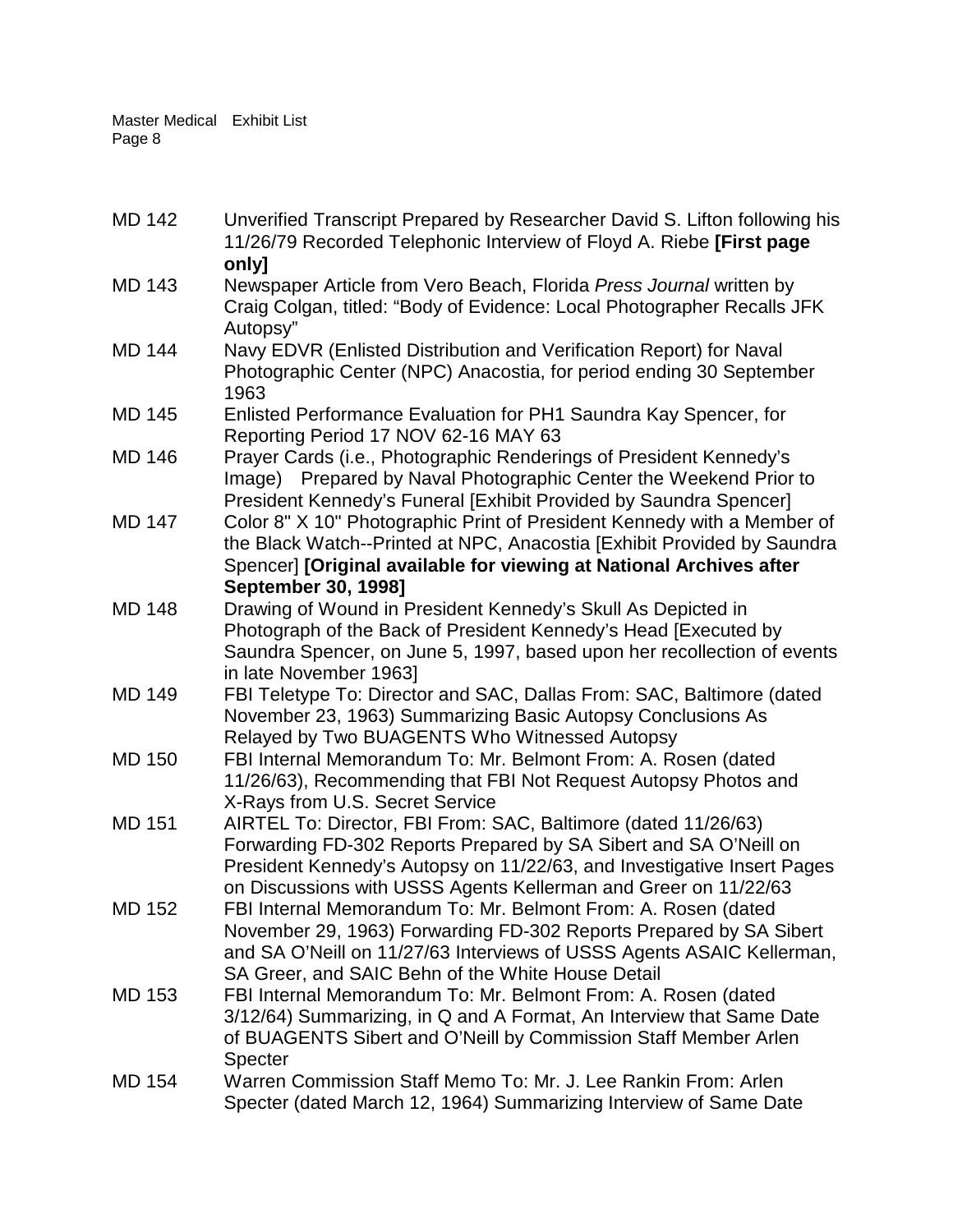|               | with FBI Agents Present at Autopsy                                            |
|---------------|-------------------------------------------------------------------------------|
| <b>MD 155</b> | Draft Affidavit Prepared for SA Sibert by HSCA Staff Counsel Donald A.        |
|               | Purdy, Jr. [Forwarded by Cover Letter Dated October 18, 1978 But              |
|               | Subsequently Not Signed by Mr. Sibert--See MD 46 for Signed Version]          |
| <b>MD 156</b> | FBI Internal Memorandum To: SAC, Baltimore From: SA Sibert and SA             |
|               | O'Neill (dated November 26, 1963), Regarding Discussion at President          |
|               | Kennedy's Autopsy Over Whether or Not to Perform a Complete Autopsy           |
| <b>MD 157</b> | FBI Internal Memorandum To: SAC, Baltimore From: SA Sibert and SA             |
|               | O'Neill (dated 6/29/66) Regarding Preparation of FD-302 dated 11/26/63        |
| <b>MD 158</b> | FBI Internal Memorandum To: SAC, Baltimore From: SA James W. Sibert           |
|               | (dated 10/13/66) Regarding Preparation of FD-302 dated 11/26/63               |
| <b>MD 159</b> | Autopsy Descriptive Sheet ("Face Sheet") Modified by Dr. Boswell on           |
|               |                                                                               |
|               | 8/16/77; Witnessed by 3 HSCA Staff Members [Pencil notation by J.T.           |
|               | Boswell changing location of wound on posterior thorax--made in pencil        |
|               | on original--has been highlighted in yellow on this reproduction]             |
| <b>MD 160</b> | HSCA Staff Memorandum of Interview with Dr. Boswell From: Colleen             |
|               | Boland To: Jacqueline Hess, dated August 16, 1977                             |
| <b>MD 161</b> | FBI Teletype To: Director From: SAC, Dallas (dated Dec 13, 1963) Re: Bill     |
|               | Burrus Newspaper Article About Bethesda Naval Autopsy Report that             |
|               | Conflicted with FBI Account of Autopsy                                        |
| <b>MD 162</b> | One-Page Excerpt from Warren Commission Executive Session                     |
|               | Transcript dated 1/27/64 [Formerly Top Secret but now declassified]           |
| <b>MD 163</b> | Cover Sheet Titled: "Joint Casket Bearer Team" (unsigned and undated)         |
|               | containing timeline of events, with report titled "After Action Report, Joint |
|               | Casket Team--State Funeral, President John Fitzgerald Kennedy," dated         |
|               | 10 December 1963, and signed by 1st Lt. Samuel L. Bird, OIC--Joint            |
|               | Service Casket Team, attached                                                 |
| <b>MD 164</b> | Photocopy of President Kennedy's Casket Being Taken Onboard Air               |
|               | Force One in Dallas on 11/22/63 at Love Field in Dallas, Texas                |
| <b>MD 165</b> | FBI Memo To: Mr. Rosen From: R. I. Shroder (dated June 2, 1966) Re:           |
|               | Washington Post Article of 5/29/66 and Subsequent Call Made to SA             |
|               | <b>Sibert</b>                                                                 |
| <b>MD 166</b> | FBI Memo To: Mr. DeLoach From: A. Rosen (dated June 2, 1966) Re: FBI          |
|               | Reporting on President Kennedy's Autopsy, U.S. Navy Autopsy Report,           |
|               | and Media Interest in Discrepancies Between FBI and Navy Reports              |
| <b>MD 167</b> | FBI Memo To: Mr. DeLoach From: A. Rosen (dated July 1, 1966) Re:              |
|               | "Look" Magazine Article of 7/12/66 and FBI Reporting on JFK Autopsy           |
| <b>MD 168</b> | FBI Memo To: Mr. DeLoach From: A. Rosen (dated September 12, 1966)            |
|               | Re: FBI Reporting on Autopsy and "Time" Magazine Allegation that FBI          |
|               | Reporting was in Error                                                        |
| <b>MD 169</b> | FBI Memo To: Mr. DeLoach From: A. Rosen (dated Oct 7, 1966) Re:               |
|               | Press Articles of 10-5-66 and FBI Reporting on JFK Autopsy                    |
|               |                                                                               |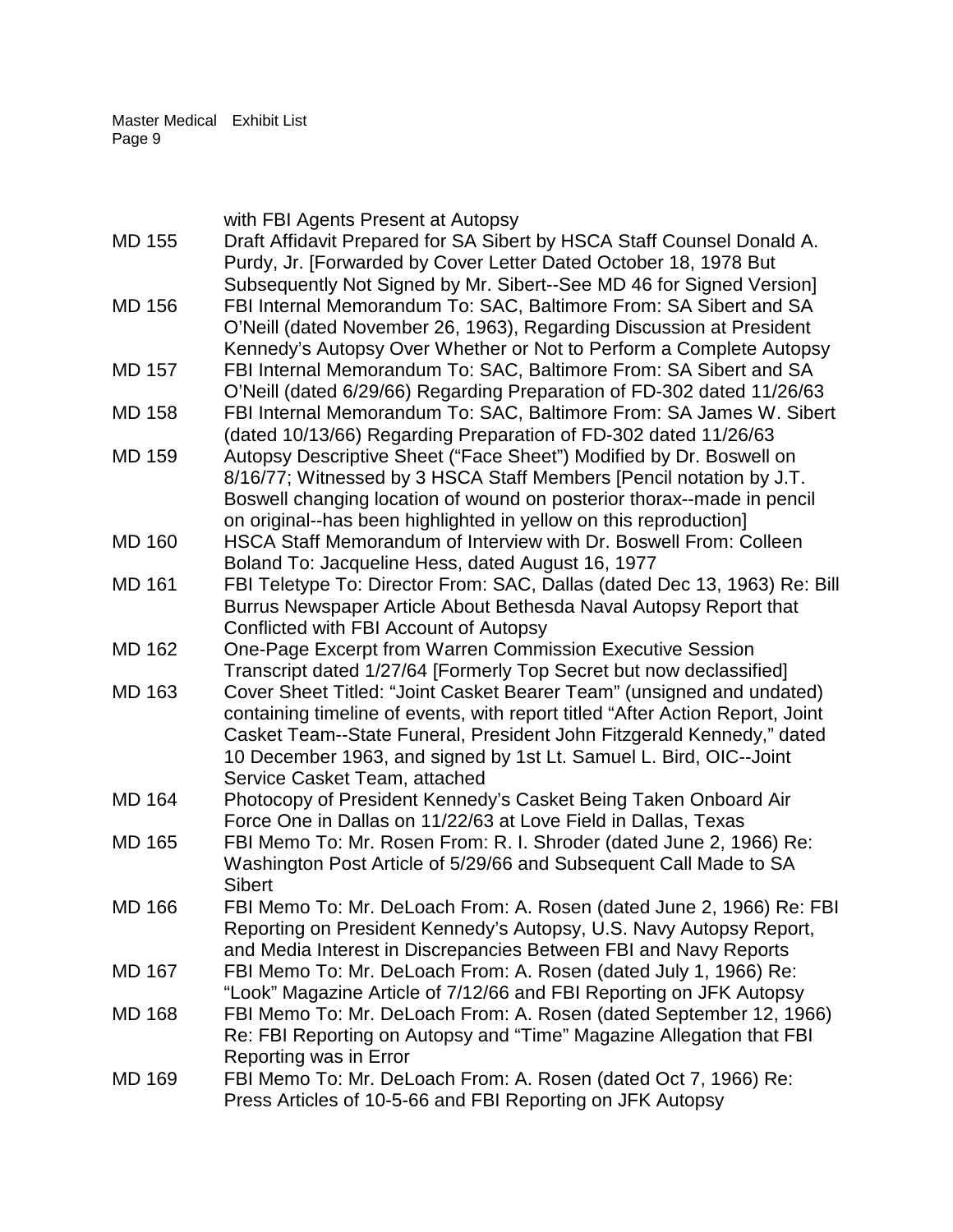| <b>MD 170</b> | FBI Memo To: Mr. DeLoach From: A. Rosen (dated Oct 25, 1966) Re:<br>Sylvia Meagher                                                                                                                                                     |
|---------------|----------------------------------------------------------------------------------------------------------------------------------------------------------------------------------------------------------------------------------------|
| <b>MD 171</b> | AIRTEL To: Director From: SAC, Baltimore (dated 11/5/66) Re:<br>Telephonic Contact Made with SA James W. Sibert by David Lifton on<br>Nov 2, 1966                                                                                      |
| <b>MD 172</b> | Letter To: Mr. J. Edgar Hoover, Director From: David S. Lifton (dated<br>November 9, 1966) Re: Sibert-O'Neill FD-302 Report on JFK Autopsy                                                                                             |
| <b>MD 173</b> | FBI Memo To: Mr. DeLoach From: A. Rosen (dated Nov 16, 1966) Re;<br>Receipt of, and Proposed Response to, November 9, 1966 Letter from<br>David Lifton                                                                                 |
| <b>MD 174</b> | John Edgar Hoover Written Response to David Lifton (dated November<br>17, 1966)                                                                                                                                                        |
| <b>MD 175</b> | HSCA Memo to File From: James P. Kelley Re: interview with Leland<br>Benson (Supervising Histo-Pathology Technician at Bethesda NNMC) on<br>August 16, 1977                                                                            |
| <b>MD 176</b> | FBI Memorandum To: Mr. Tolson From: A. H. Belmont (dated November<br>22, 1963) Re: Bullet Reportedly Lodged Behind President Kennedy's Ear                                                                                             |
| <b>MD 177</b> | ARRB Call Report Summarizing 2/14/97 Telephonic Interview of Dennis<br>David                                                                                                                                                           |
| <b>MD 178</b> | ARRB Meeting Report Summarizing 5/21/96 In-Person Interview of Dr.<br>Robert Karnei, and ARRB Call Report Summarizing March 10, 1997 Brief<br>Telephonic Interview of Dr. Karnei                                                       |
| <b>MD 179</b> | ARRB Call Report Summarizing March 5, 1997 Telephonic Interview of<br>Dr. Richard L. Davis                                                                                                                                             |
| <b>MD 180</b> | ARRB Meeting Report Summarizing 6/21/96 In-Person Interview of Tom<br>Robinson                                                                                                                                                         |
| <b>MD 181</b> | ARRB Meeting Report Summarizing 9/25/96 In-Person Interview of John<br>Van Hoesen                                                                                                                                                      |
| <b>MD 182</b> | ARRB Meeting Report Summarizing 5/17/96 In-Person Interview of<br>Joseph E. Hagan, ARRB Call Report Summarizing 6/11/96 Brief<br>Telephonic Interview of Joe Hagan                                                                     |
| <b>MD 183</b> | ARRB Meeting Report Summarizing 3/19/97 In-Person Interview of Dr.<br><b>Charles Crenshaw</b>                                                                                                                                          |
| <b>MD 184</b> | ARRB Meeting Report Summarizing 3/20/97 In-Person Interview of R.N.<br><b>Audrey Bell</b>                                                                                                                                              |
| <b>MD 185</b> | ARRB Meeting Report Summarizing 3/21/97 In-Person Interview of Dr.<br><b>Robert Grossman</b>                                                                                                                                           |
| <b>MD 186</b> | FBI Memo To: Mr. Belmont From: A. Rosen (dated December 18, 1963)<br>Discussions between J. Lee Rankin and FBI, Including Reasons<br>Re:<br>Given Why the FBI Had Not Requested the Navy Autopsy Report on<br><b>President Kennedy</b> |
| <b>MD 187</b> | FBI Memo To: Mr. Belmont From: A. Rosen (dated December 24, 1963)                                                                                                                                                                      |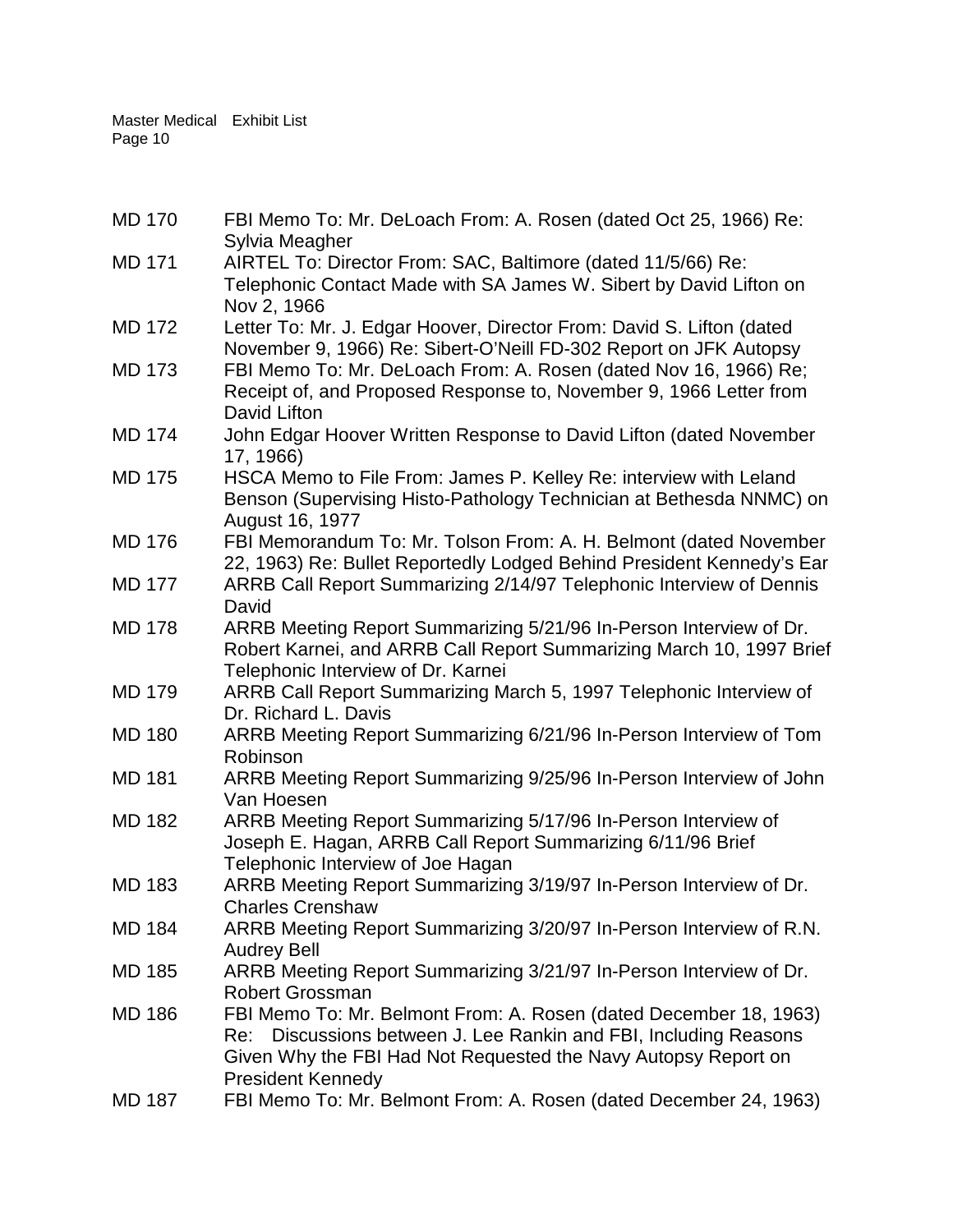|               | Re: Obtaining a Copy of Navy Autopsy Report for Bureau's Use, and<br>Taking Credit for Ensuring That Mr. Rankin Had Also Received Subject<br>Report from the U.S. Secret Service                                                                                                                                                |
|---------------|---------------------------------------------------------------------------------------------------------------------------------------------------------------------------------------------------------------------------------------------------------------------------------------------------------------------------------|
| <b>MD 188</b> | Sketch Made by James W. Sibert on Anatomical Drawing of Wound in<br>President Kennedy's Head (Executed on September 11, 1997)                                                                                                                                                                                                   |
| <b>MD 189</b> | Document Provided to ARRB by Francis X. O'Neill, Jr. on September 12,<br>1997 Containing Recollections of Events Surrounding JFK Assassination                                                                                                                                                                                  |
| <b>MD 190</b> | Receipt for JFK Autopsy X-Rays From: Commander John H. Ebersole,<br>MC, USN to Roy H. Kellerman, ASAIC USSS, dated 22 November 1963,<br><b>Containing Handwritten Pen-and-Ink Corrections</b>                                                                                                                                   |
| <b>MD 191</b> | Retyped Receipt for JFK Autopsy X-Rays From: Commander John H.<br>Ebersole, MC, USN to Roy H. Kellerman, ASAIC USSS, dated 22<br>November, 1963, with Corrections Previously Entered by Hand Retyped,<br>and with Signed Entries by RADM C. B. Galloway and J.H. Stover to the<br>Effect that it is Certified to be a True Copy |
| <b>MD 192</b> | Letter of Silence from CAPT R.O. Canada (Commanding Officer, U.S.<br>Naval Hospital, Bethesda) to Edward F. Reed dated 26 November, 1963                                                                                                                                                                                        |
| <b>MD 193</b> | Letter from Surgeon General of the Navy W. P. Arentzen to Edward F.<br>Reed dated 13 March, 1978 Which Rescinds 26 November, 1963 Letter<br>of Silence                                                                                                                                                                          |
| <b>MD 194</b> | HSCA Interview Summary of 4/21/78 Telephonic Interview of Edward F.<br>Reed by HSCA Staffer Mark Flanagan, Transcribed on May 11, 1978                                                                                                                                                                                          |
| <b>MD 195</b> | Letter of Silence from CAPT R. O. Canada (Commanding Officer, U.S.<br>Naval Hospital, Bethesda) to Jerrol F. Custer dated 26 November, 1963                                                                                                                                                                                     |
| <b>MD 196</b> | Letter from Surgeon General of the Navy W. P. Arentzen to Jerrol F.<br>Custer dated 13 March, 1978 Which Rescinds 26 November, 1963 Letter<br>of Silence                                                                                                                                                                        |
| <b>MD 197</b> | Letter from ARRB to Edward F. Reed Forwarding Justice Department<br>Subpoena signed on September 8, 1997                                                                                                                                                                                                                        |
| <b>MD 198</b> | Letter from ARRB to Jerrol F. Custer Forwarding Justice Department<br>Subpoena signed on September 8, 1997                                                                                                                                                                                                                      |
| <b>MD 199</b> | Article in RT Image (March 16, 1992 issue: Vol. 5, No. 11) which is a<br>reprint of an Interview of Edward Reed Originally Published in the<br>November 21, 1988 Issue of RT Image                                                                                                                                              |
| <b>MD 200</b> | Article in The Nation's Weekly Advance for Radiological Professionals<br>(August 31, 1992 issue: Vol. 5, No.35), which is an interview of Jerrol<br><b>Custer by Scott Hatfield</b>                                                                                                                                             |
| <b>MD 201</b> | Drawing of 1963 Bethesda Morgue Apparently Prepared by Paul<br>O'Connor in 1992, and Annotated by Jerrol Custer At His October 28,<br>1997 ARRB Deposition                                                                                                                                                                      |
| <b>MD 202</b> | Photocopy of 11/22/63 Photograph of Navy Enlisted X-Ray Technologists<br>Jerrol Custer and Ed Reed at Bethesda NNMC (Rear View)                                                                                                                                                                                                 |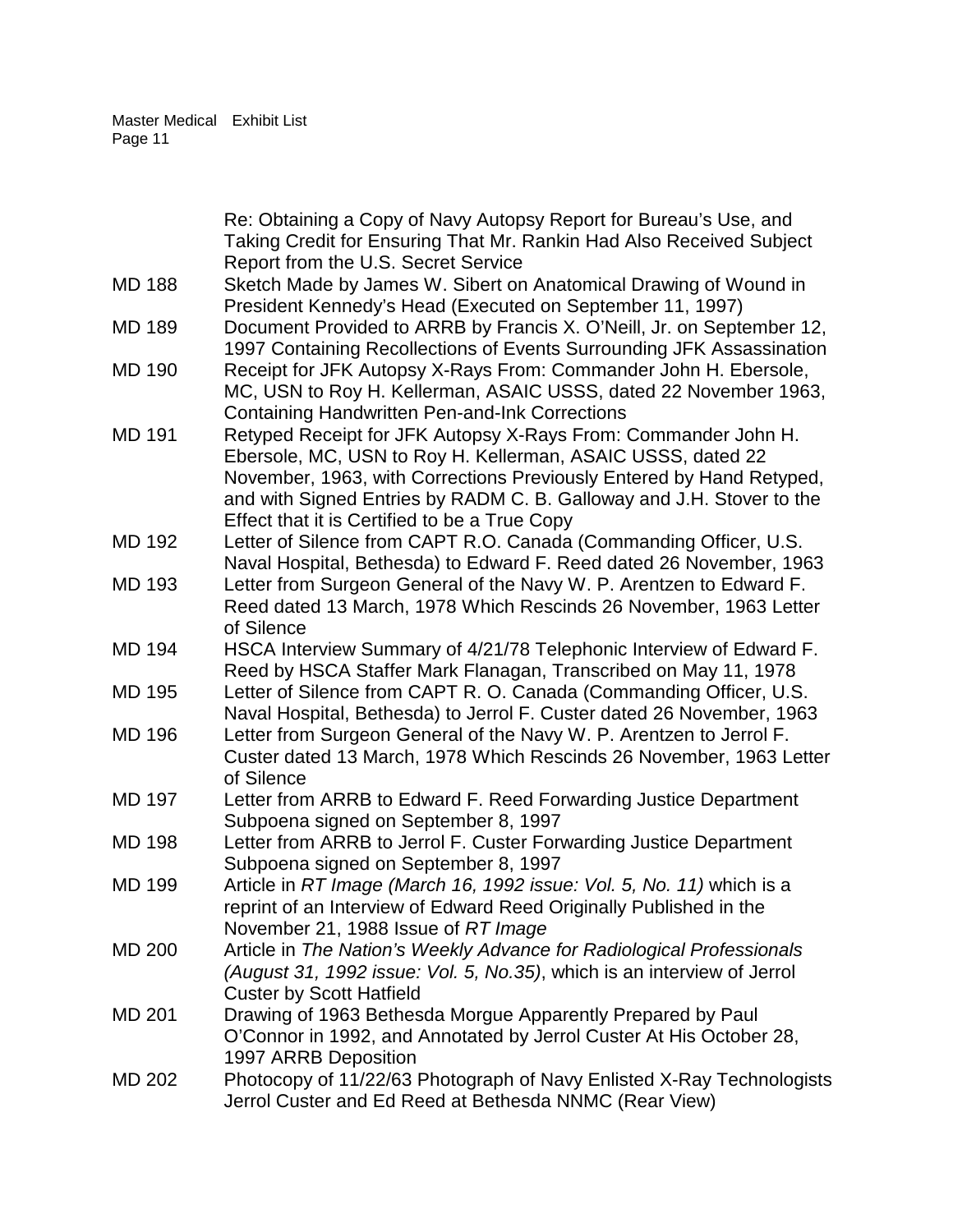| <b>MD 219</b> | Audiotape of Complete Audio Soundtrack ("Wild Track") Made<br>During 1980 Filmed Interview of Jerrol Custer by David Lifton |
|---------------|-----------------------------------------------------------------------------------------------------------------------------|
| <b>MD 218</b> | Two Audiotapes Containing 9/30/79 and 10/7/79 David Lifton<br><b>Telephone Interviews of Jerrol Custer</b>                  |
|               | Reed                                                                                                                        |
| <b>MD 217</b> | Audiotape of 11/25/79 David Lifton Telephone Interview of Edward F.                                                         |
|               | Made of Telephone Calls from Researchers]                                                                                   |
|               | 1997 Deposition [Autobiographical Sketch, Various Letters, and Notes He                                                     |
| MD 216        | Papers of James W. Sibert Turned Over to ARRB At His September 11,                                                          |
|               | [First page only]                                                                                                           |
| MD 215        | Unverified Transcript of David Lifton Interview of Jerrol Custer in 1989                                                    |
|               | 1980 [First page only]                                                                                                      |
| MD 214        | Unverified Transcript of David Lifton Interview of Jerrol Custer in October,                                                |
|               | and 10/7/79 [First page only]                                                                                               |
| MD 213        | Unverified Transcript of David Lifton Interviews of Jerrol Custer on 9/30/79                                                |
|               | 11/25/79 [First page only]                                                                                                  |
| <b>MD 212</b> | Unverified Transcript of David Lifton Interview of Edward F. Reed on                                                        |
|               | October 28, 1997 ARRB Deposition) [First page only]                                                                         |
|               | Jerrol Custer by Researcher Tom Wilson (Provided by Jerrol Custer at His                                                    |
| <b>MD 211</b> | Unverified Transcription of Three 1995 Tape-Recorded Interviews of                                                          |
|               | His Qualifications and Experience as An X-Ray Technologist)                                                                 |
| MD 210        | Excerpts from Jerrol Custer's Navy Enlisted Personnel File (Pertinent to                                                    |
|               | Defect on February 26, 1996 At His ARRB Deposition]                                                                         |
|               | Thornton Boswell Drew His Recollections of President Kennedy's Cranial                                                      |
|               | ARRB Exhibit MD 74 (M) [Model of Human Skull Upon Which Dr. "J"                                                             |
| <b>MD 209</b> | (Frontal View)<br>Four Drawings Executed by ARRB Staff Member Douglas Horne of                                              |
|               | Technologists Jerrol Custer and Ed Reed at Bethesda NNMC on 11/22/63                                                        |
| <b>MD 208</b> | Photocopy of Picture in David Lifton's Book Best Evidence of Navy X-Ray                                                     |
|               | Custer on October 28, 1997 At His ARRB Deposition                                                                           |
| <b>MD 207</b> | Anatomical Drawing of Rear View of Human Skull, As Marked by Jerrol                                                         |
|               | Jerrol Custer on October 28, 1997 At His ARRB Deposition                                                                    |
| <b>MD 206</b> | Anatomical Drawing of Right Lateral View of Human Skull, As Marked by                                                       |
|               | Chose Not to Mark In Any Way                                                                                                |
| MD 205        | Anatomical Drawing of Frontal View of Human Skull Which Jerrol Custer                                                       |
|               | Metal Casket Loaded Onto Air Force One in Dallas, Texas at Love Field                                                       |
| <b>MD 204</b> | Photocopy of Pictures in David Lifton's Book Best Evidence of the Bronze                                                    |
|               | ARRB Deposition on October 28, 1997]                                                                                        |
|               | Interview in Pittsburgh Pennsylvania [Produced by Jerrol Custer at His                                                      |
|               | Paul O'Connor, and James Jenkins) Taken at the Filming of Research                                                          |
|               | Former Navy Employees at Bethesda NNMC (Floyd Riebe, Dennis David,                                                          |
| <b>MD 203</b> | Photocopies of Two Polaroid Photographs of Jerrol Custer and Other                                                          |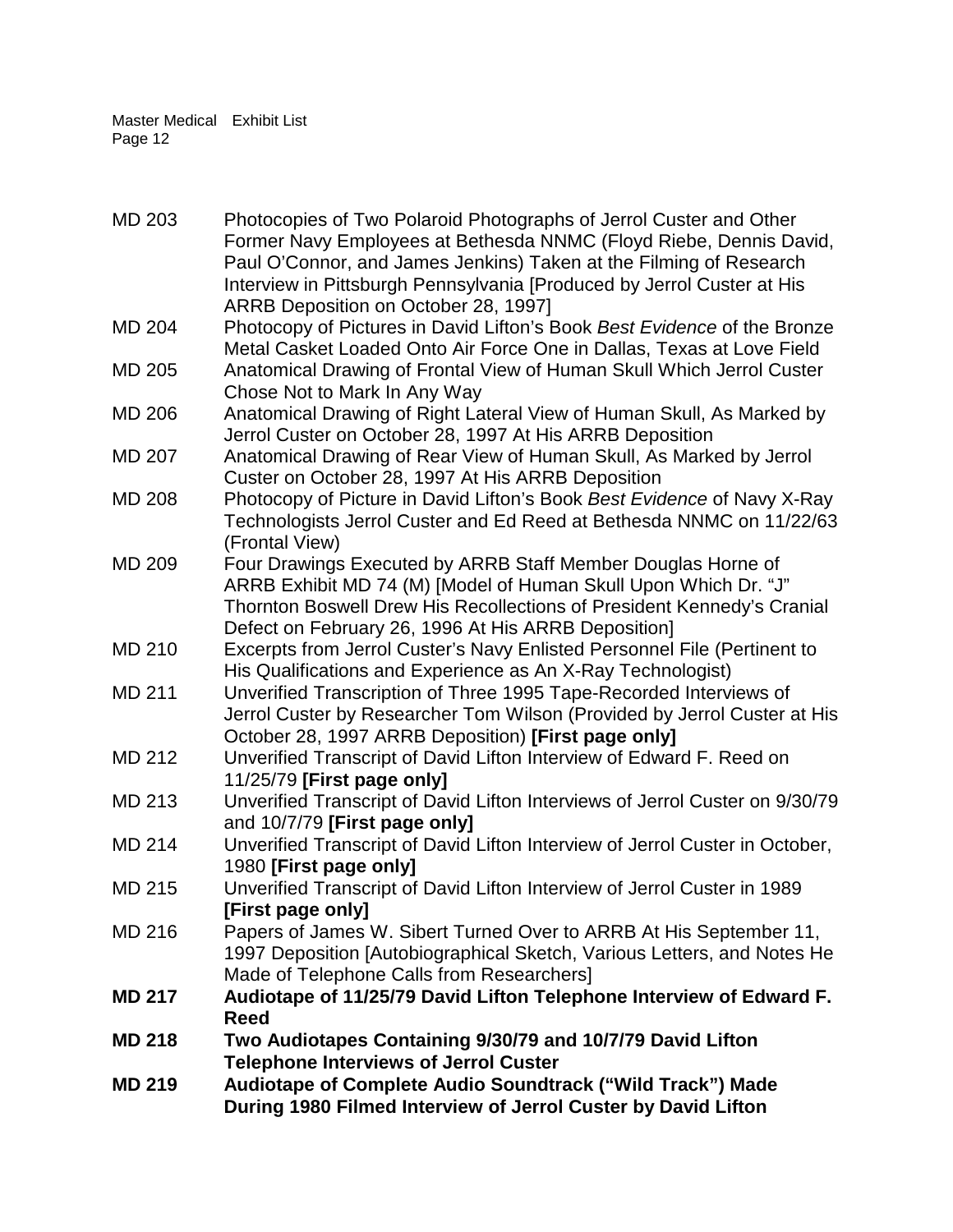| <b>MD 220</b> | Videotape of David Lifton Interview of Jerrol Custer on 7/14/89,                                 |
|---------------|--------------------------------------------------------------------------------------------------|
|               | Preceded by Brief Excerpts of Filmed Interviews of Jerrol Custer                                 |
|               | from 1980 (David Lifton) and 1988 (KRON-TV)                                                      |
| MD 221        | Papers of James J. Humes Turned Over to ARRB on February 13, 1996                                |
|               | At His ARRB Deposition                                                                           |
| <b>MD 222</b> | Videotape of Two Francis X. O'Neill Appearances Provided to ARRB                                 |
|               | By Him At His ARRB Deposition on September 12, 1997                                              |
| <b>MD 223</b> | Audiotape of David Lifton Telephone Interview of James W. Sibert on                              |
|               | <b>November 2, 1966</b>                                                                          |
| <b>MD 224</b> | Audiotape of David Lifton Telephone Interview of James W. Sibert on                              |
|               | <b>August 8, 1990</b>                                                                            |
| <b>MD 225</b> | Audiotape of Sean Fetter Telephone Interview of James W. Sibert on                               |
|               | 11/3/92                                                                                          |
| <b>MD 226</b> | Audiotape of Sean Fetter Telephone Interview of James W. Sibert on                               |
|               | 8/31/93                                                                                          |
| <b>MD 227</b> | ARRB Call Report of April 8, 1996 Telephone Interview of John Stringer,                          |
|               | Jr.                                                                                              |
| <b>MD 228</b> | ARRB Meeting Reports of 3/21/96 and 12/12/96 Interviews of Mr. Earl                              |
|               | McDonald, Bethesda Autopsy Photographer Trained by John Stringer                                 |
| <b>MD 229</b> | ARRB Call Reports of 7/15/96 and 7/19/96 Telephone Interviews of Mr.                             |
|               | Floyd A. Riebe                                                                                   |
| <b>MD 230</b> | ARRB Meeting Report of May 10, 1996 ARRB In-Person Interview With                                |
|               | Ms. Gloria Knudsen and Children Terri and Bob (Surviving Family of                               |
|               | White House Photographer Robert L. Knudsen)                                                      |
| MD 231        | ARRB Call Reports of Telephone Interviews of Mr. Joe O'Donnell (Former                           |
|               | USIA Photographer Who Saw Robert L. Knudsen's JFK Autopsy<br>Photographs) of 1/29/97 and 2/28/97 |
| MD 232        | ARRB Call and Meeting Reports of 6/25/96 Telephone Interview and                                 |
|               | 11/22/96 In-Person Interview With Mr. Vincent Madonia (Formerly                                  |
|               | Stationed at NPC)                                                                                |
| MD 233        | ARRB Call Report of December 13, 1996 Telephone Interview of Saundra                             |
|               | Spencer (Formerly Stationed at NPC)                                                              |
| MD 234        | ARRB Call Report of October 4, 1996 Telephonic Interview of Velma                                |
|               | Reumann (nee Vogler), Formerly Stationed At NPC                                                  |
| MD 235        | ARRB Call and Meeting Reports of October 7, 1996 Telephone Interview,                            |
|               | and October 22, 1996 In-Person Interview of Carl Belcher (Former Justice                         |
|               | Department Official Associated With Inventory of JFK Autopsy                                     |
|               | Photographs and X-Rays in November, 1966)                                                        |
| MD 236        | ARRB Call Report of September 5, 1997 Telephone Interview of Roger                               |
|               | Boyajian (Former NCOIC of Marine Security Detail at Autopsy of                                   |
|               | President Kennedy), With His Contemporaneous After-Action Report                                 |
|               | Attached                                                                                         |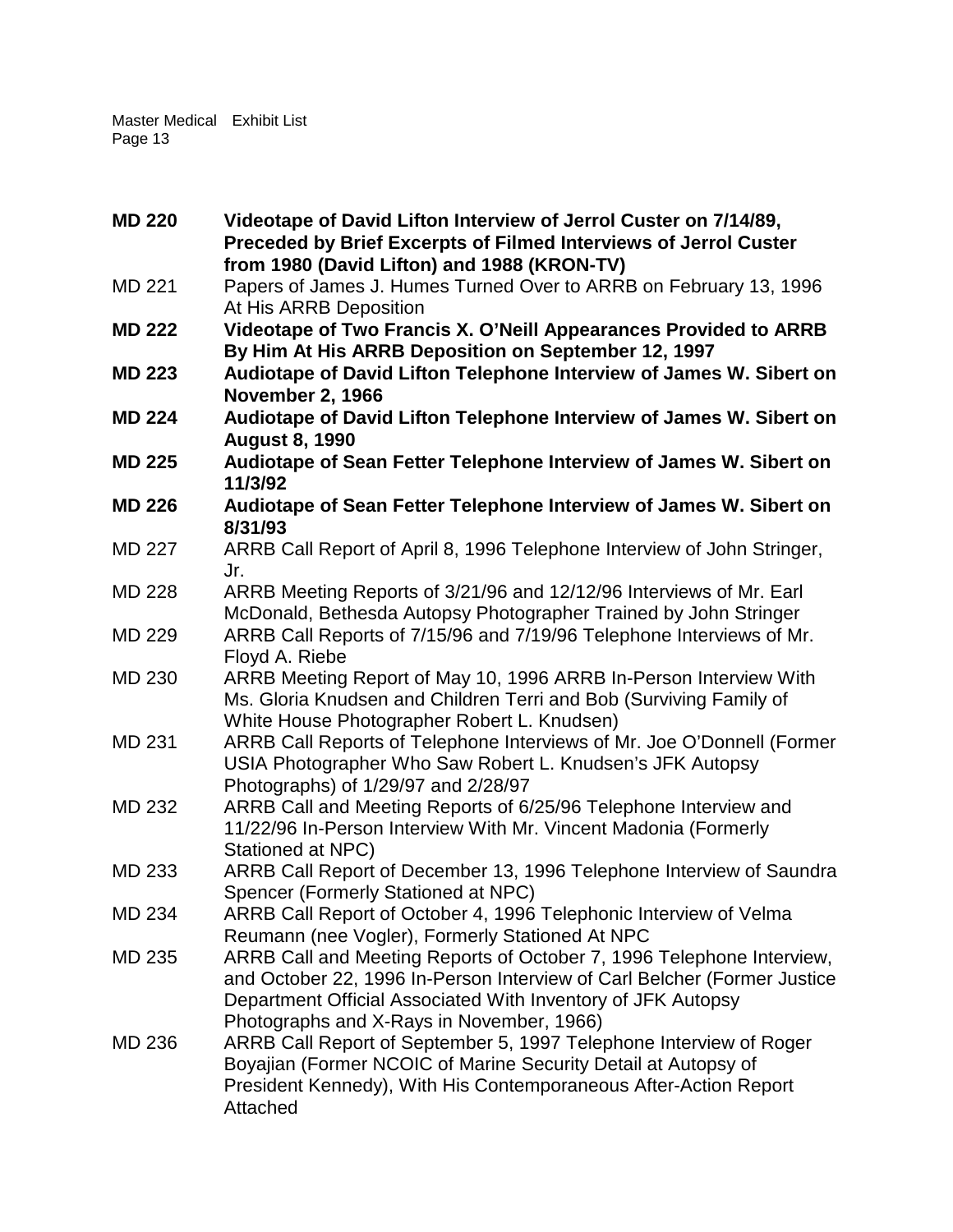| <b>MD 237</b> | Letter to ARRB from Dallas Municipal Archives, Dated November 18,<br>1996, Re: Weitzman/Burros Bone Fragment (With Initiating ARRB                                                   |
|---------------|--------------------------------------------------------------------------------------------------------------------------------------------------------------------------------------|
|               | Correspondence Attached)                                                                                                                                                             |
| <b>MD 238</b> | Letter to ARRB from Dallas County Records Management Officer, Dated<br>December 13, 1996, Re: Weitzman/Burros Bone Fragment (With Initiating<br><b>ARRB Correspondence Attached)</b> |
| MD 239        | Five ARRB Call Reports Documenting October 1, 2, 4, 11 and 23, 1996<br>Telephone Calls Attempting to Ascertain Disposition of Naval<br><b>Photographic Center Records</b>            |
| <b>MD 240</b> | Transcript of February 13, 1996 ARRB Deposition of Dr. James J. Humes                                                                                                                |
|               | [First page only]                                                                                                                                                                    |
| MD 241        | Transcript of February 26, 1996 ARRB Deposition of Dr. "J" Thornton<br><b>Boswell [First page only]</b>                                                                              |
| <b>MD 242</b> | Transcript of May 24, 1996 ARRB Deposition of Dr. Pierre A. Finck [First                                                                                                             |
| <b>MD 243</b> | page only]<br>Transcript of July 16, 1996 ARRB Deposition of John T. Stringer, Jr. [First]                                                                                           |
|               |                                                                                                                                                                                      |
| <b>MD 244</b> | page only]<br>Transcript of May 7, 1997 ARRB Deposition of Floyd A. Riebe [First page                                                                                                |
|               | only]                                                                                                                                                                                |
| <b>MD 245</b> | Transcript of June 5, 1997 ARRB Deposition of Saundra K. Spencer                                                                                                                     |
| <b>MD 246</b> | [First page only]<br>Transcript of September 11, 1997 ARRB Deposition of James W. Sibert                                                                                             |
|               | [First page only]                                                                                                                                                                    |
| <b>MD 247</b> | Transcript of September 12, 1997 ARRB Deposition of Francis X. O'Neill,                                                                                                              |
|               | Jr. [First page only]                                                                                                                                                                |
| <b>MD 248</b> | Transcript of October 21, 1997 ARRB Deposition of Edward F. Reed, Jr.<br>[First page only]                                                                                           |
| MD 249        | Transcript of October 28, 1997 ARRB Deposition of Jerrol F. Custer [First                                                                                                            |
|               | page only]                                                                                                                                                                           |
| <b>MD 250</b> | ARRB Call Report of 10/02/96 Interview of Isabel Starling (daughter of                                                                                                               |
| MD 251        | George G. Burkley)<br>ARRB Call Report of 01/10/97 Interview of Richard Burkley (son of                                                                                              |
|               | George G. Burkley)                                                                                                                                                                   |
| MD 252        | ARRB Call Report of 01/10/97 Interview of George Burkley (son of                                                                                                                     |
|               | George G. Burkley)                                                                                                                                                                   |
| MD 253        | ARRB Call Report of 01/13/97 Interview of Nancy Denlea (daughter of                                                                                                                  |
|               | George G. Burkley)                                                                                                                                                                   |
| MD 254        | ARRB Meeting Report of 4/25/96 Interview of Dr. Leonard Saslaw, Ph.D.                                                                                                                |
| <b>MD 255</b> | ARRB Call Report of 4/08/96 Interview of Dr. Janet Travell, M.D.                                                                                                                     |
| MD 256        | ARRB Meeting Report of 11/26/96 Interview of Eve Carr (nee Patricia Eve<br>Walkling)                                                                                                 |
| MD 257        | ARRB Call Report of 3/10/97 Interview of Dr. James B. Rhoads, Ph.D.                                                                                                                  |